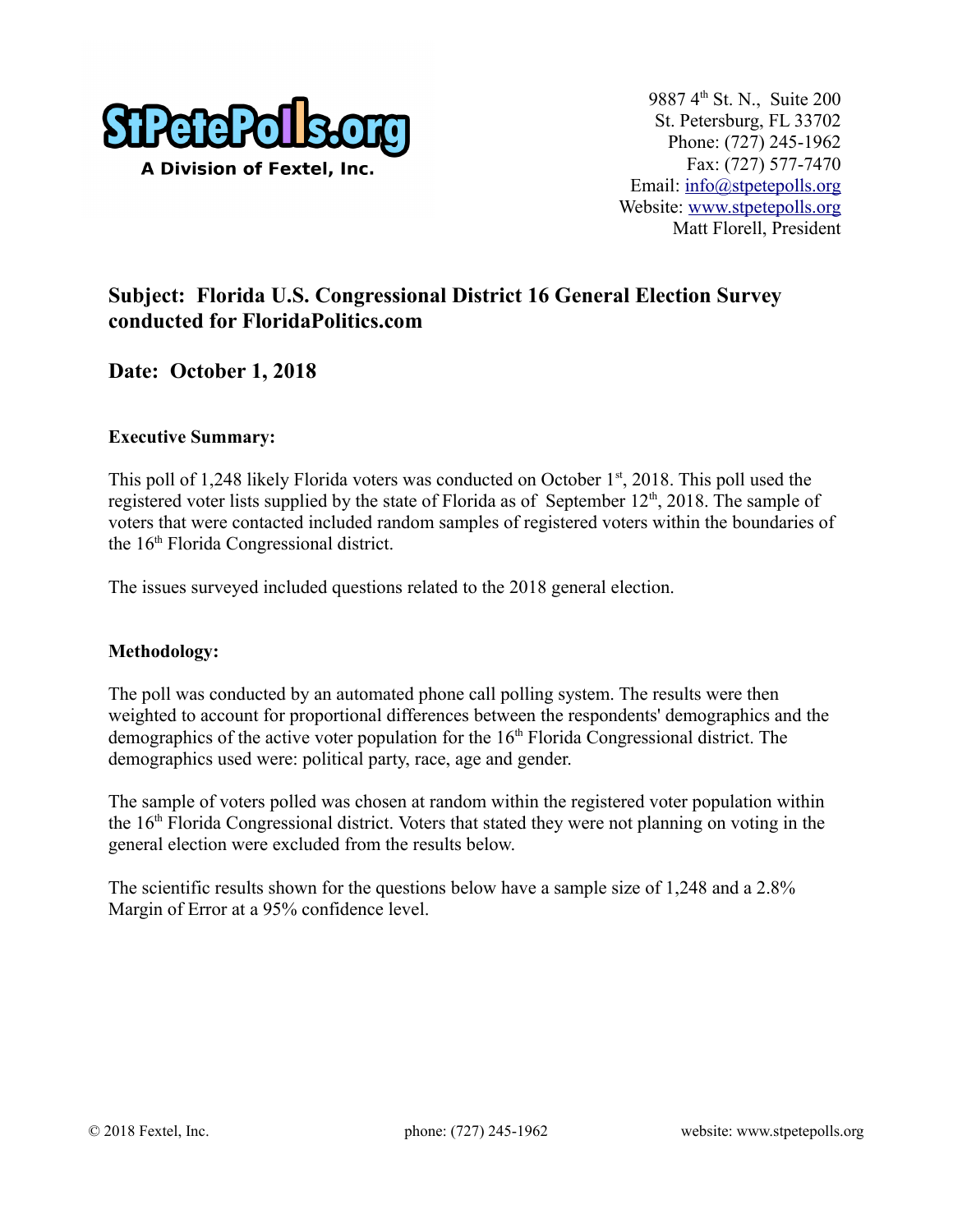### **Summary of Scientific Results:**

**If the General Election for the US House of Representatives District 16 seat were held today who would you vote for: Republican Vern Buchanan or Democrat David Shapiro?**

| Vern Buchanan: | 50.4% |
|----------------|-------|
| David Shapiro: | 43.3% |
| Undecided:     | 6.3%  |

#### **Do you have a favorable or unfavorable opinion of Vern Buchanan?**

| Favorable:   | 46.3% |
|--------------|-------|
| Unfavorable: | 38.1% |
| Unsure:      | 15.5% |

#### **Do you have a favorable or unfavorable opinion of David Shapiro?**

| Favorable:   | 37.9% |
|--------------|-------|
| Unfavorable: | 42.1% |
| Unsure:      | 20.0% |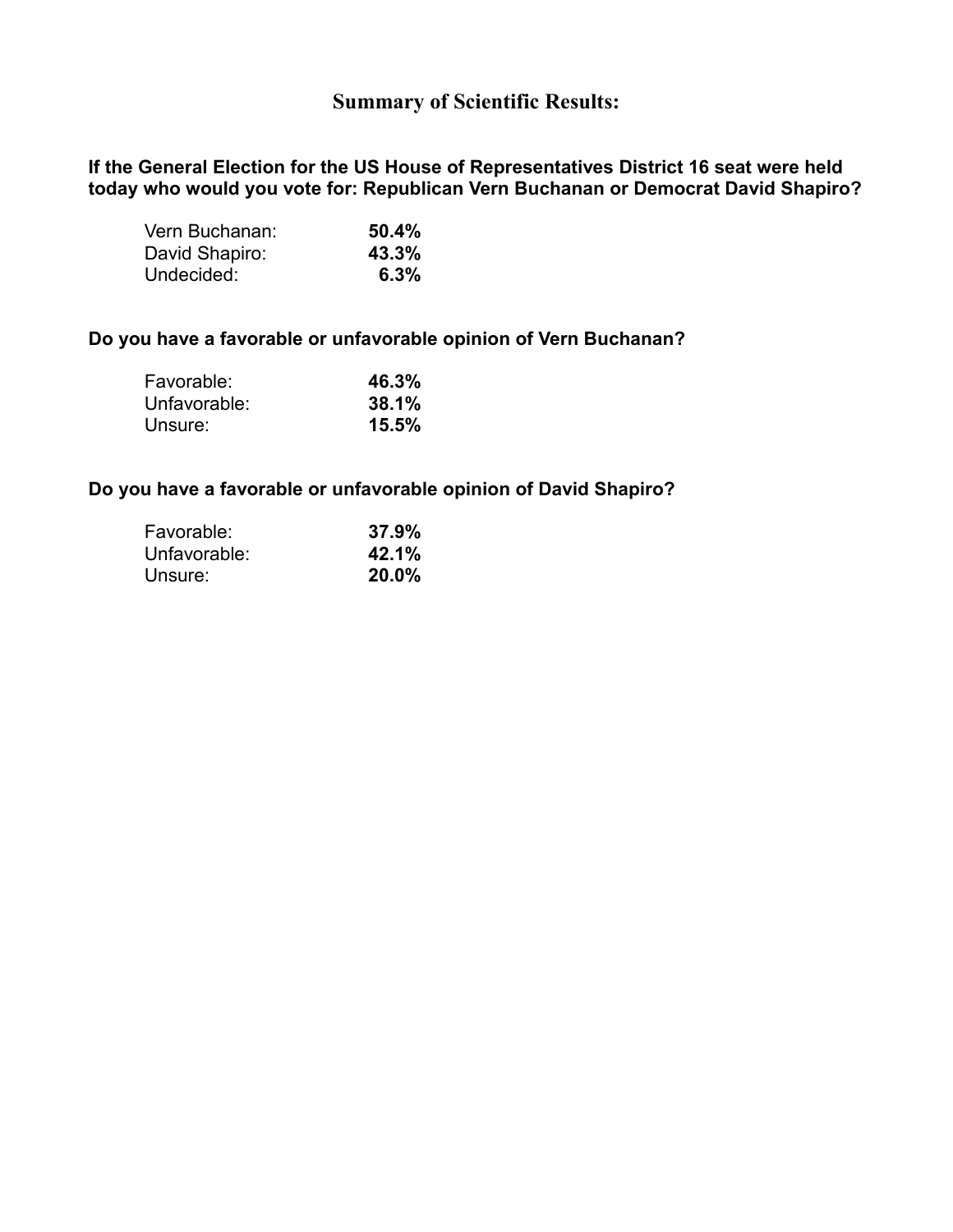### **Detailed Results with Demographic Breakdowns for Each Question:**

#### **If the General Election for the US House of Representatives District 16 seat were held today who would you vote for: Republican Vern Buchanan or Democrat David Shapiro?**

| Vern Buchanan: | 50.4% |
|----------------|-------|
| David Shapiro: | 43.3% |
| Undecided:     | 6.3%  |

Non-Weighted Results and Demographic Breakdowns:

| <b>Buchanan:</b><br>Shapiro:<br>Undecided:                          | 50.3%<br>43.4%<br>6.2% |                                        |       |                  |       |
|---------------------------------------------------------------------|------------------------|----------------------------------------|-------|------------------|-------|
| <b>Political Party Breakdown:</b><br>Democratic Party 415 responses |                        |                                        |       |                  |       |
| Buchanan:                                                           | 16.4%                  | Shapiro:                               |       | 76.9% Undecided: | 6.7%  |
| Republican Party 556 responses<br>Buchanan:                         | 78.1%                  | Shapiro:                               | 17.1% | Undecided:       | 4.9%  |
| Independent Voter 277 responses<br>Buchanan:                        | 45.5%                  | Shapiro:                               | 46.2% | Undecided:       | 8.3%  |
| Race Breakdown:                                                     |                        |                                        |       |                  |       |
| White, Not Hispanic 1023 responses<br>Buchanan:                     | 53.7%                  | Shapiro:                               | 40.9% | Undecided:       | 5.5%  |
| Black, Not Hispanic 94 responses<br>Buchanan:                       | 21.3%                  | Shapiro:                               |       | 67.0% Undecided: | 11.7% |
|                                                                     |                        | Asian or Pacific Islander 14 responses |       |                  |       |
| Buchanan:                                                           | 35.7%                  | Shapiro:                               |       | 57.1% Undecided: | 7.1%  |
| Hispanic 77 responses<br>Buchanan:                                  | 39.0%                  | Shapiro:                               |       | 49.4% Undecided: | 11.7% |
| Other or Unknown 40 responses<br>Buchanan:                          | 60.0%                  | Shapiro:                               |       | 37.5% Undecided: | 2.5%  |
|                                                                     |                        |                                        |       |                  |       |
| Gender Breakdown:<br>Male 552 responses                             |                        |                                        |       |                  |       |
| Buchanan:                                                           | 51.4%                  | Shapiro:                               |       | 41.7% Undecided: | 6.9%  |
| Female 696 responses<br>Buchanan:                                   | 49.4%                  | Shapiro:                               | 44.8% | Undecided:       | 5.7%  |
| Age Breakdown:                                                      |                        |                                        |       |                  |       |
| 18 to 29 93 responses<br>Buchanan:                                  | 45.2%                  | Shapiro:                               |       | 48.4% Undecided: | 6.5%  |
| 30 to 49 275 responses<br>Buchanan:                                 | 51.6%                  | Shapiro:                               |       | 41.5% Undecided: | 6.9%  |
| 50 to 69 503 responses                                              |                        |                                        |       |                  |       |
| Buchanan:                                                           | 48.9%                  | Shapiro:                               |       | 45.9% Undecided: | 5.2%  |
| 70 and up 377 responses<br>Buchanan:                                | 52.5%                  | Shapiro:                               | 40.3% | Undecided:       | 7.2%  |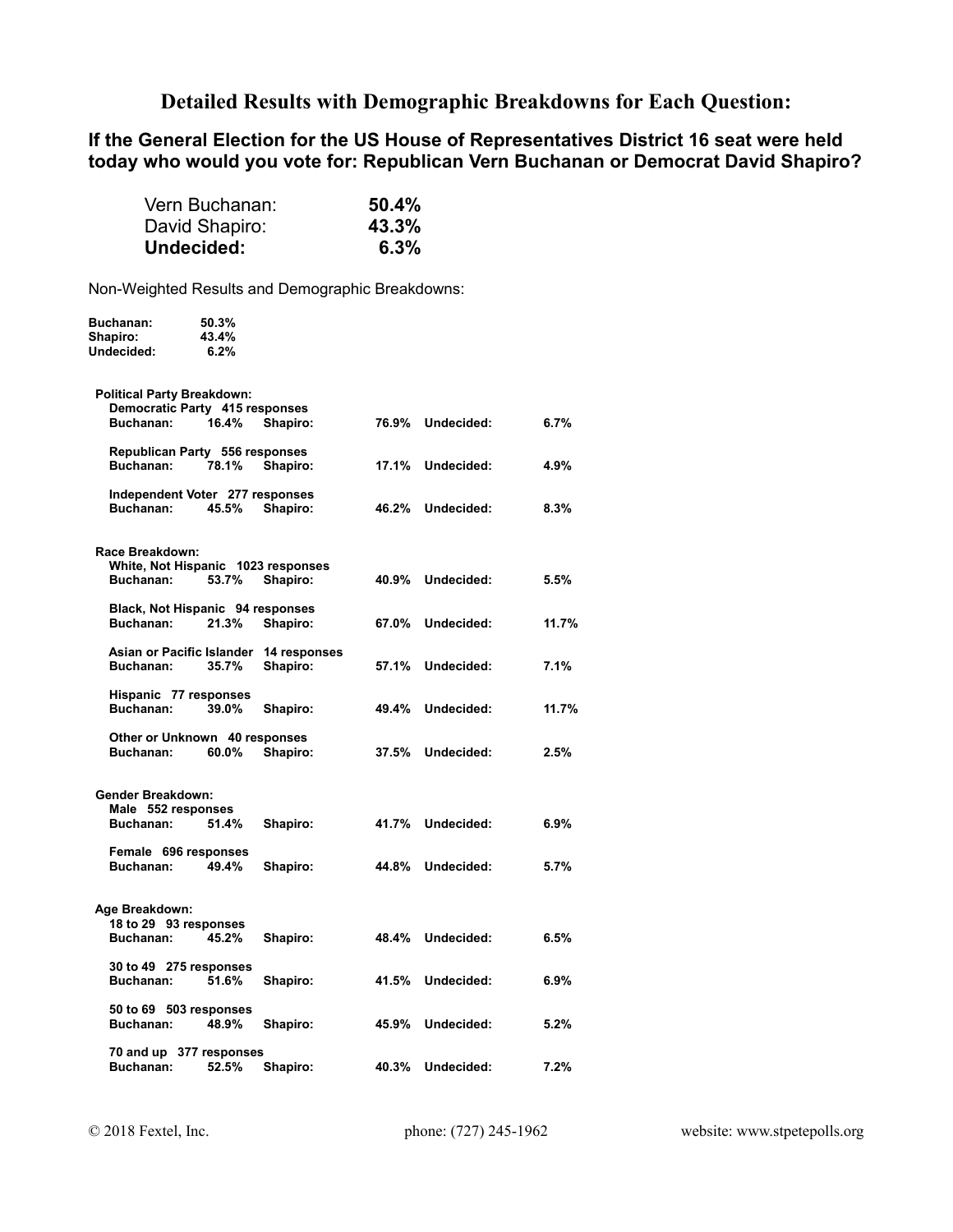# **Do you have a favorable or unfavorable opinion of Vern Buchanan?**

| Unsure:                                                                           | Favorable:<br>Unfavorable: |                                                        | 46.3%<br>38.1%<br>15.5% |                      |       |
|-----------------------------------------------------------------------------------|----------------------------|--------------------------------------------------------|-------------------------|----------------------|-------|
| Non-Weighted Results and Demographic Breakdowns:                                  |                            |                                                        |                         |                      |       |
| <b>Favorable:</b><br>Unfavorable:<br>Unsure:                                      | 46.3%<br>38.2%<br>15.5%    |                                                        |                         |                      |       |
| <b>Political Party Breakdown:</b><br>Democratic Party 415 responses<br>Favorable: | 20.0%                      | Unfavorable:                                           | 64.6%                   | Unsure:              | 15.4% |
| Republican Party 556 responses<br>Favorable:                                      | 69.8%                      | Unfavorable:                                           | 17.8%                   | Unsure:              | 12.4% |
| Independent Voter 277 responses<br>Favorable:                                     |                            | 38.6% Unfavorable:                                     |                         | 39.7% Unsure:        | 21.7% |
| Race Breakdown:<br>White, Not Hispanic 1023 responses<br>Favorable:               | 49.1%                      | Unfavorable:                                           | 36.9%                   | Unsure:              | 14.1% |
| Black, Not Hispanic 94 responses<br>Favorable:                                    | 24.5%                      | Unfavorable:                                           | 46.8%                   | Unsure:              | 28.7% |
| Favorable:                                                                        | 42.9%                      | Asian or Pacific Islander 14 responses<br>Unfavorable: | 42.9%                   | Unsure:              | 14.3% |
| Hispanic 77 responses<br>Favorable:                                               | 37.7%                      | Unfavorable:                                           | 44.2%                   | Unsure:              | 18.2% |
| Other or Unknown 40 responses<br>Favorable:                                       | 45.0%                      | Unfavorable:                                           |                         | 40.0% Unsure:        | 15.0% |
| <b>Gender Breakdown:</b><br>Male 552 responses<br>Favorable:                      | 47.1%                      | Unfavorable:                                           | 36.8%                   | Unsure:              | 16.1% |
| Female 696 responses<br>Favorable:                                                | 45.7%                      | Unfavorable:                                           | 39.4%                   | Unsure:              | 14.9% |
| Age Breakdown:<br>18 to 29 93 responses<br>Favorable:                             | 39.8%                      | Unfavorable:                                           |                         | <b>38.7% Unsure:</b> | 21.5% |
| 30 to 49 275 responses<br>Favorable:                                              | 42.5%                      | Unfavorable:                                           | 37.5%                   | Unsure:              | 20.0% |
| 50 to 69 503 responses<br>Favorable:                                              | 45.1%                      | Unfavorable:                                           | 39.6%                   | Unsure:              | 15.3% |
| 70 and up 377 responses<br>Favorable:                                             | 52.3%                      | Unfavorable:                                           | 36.9%                   | Unsure:              | 10.9% |